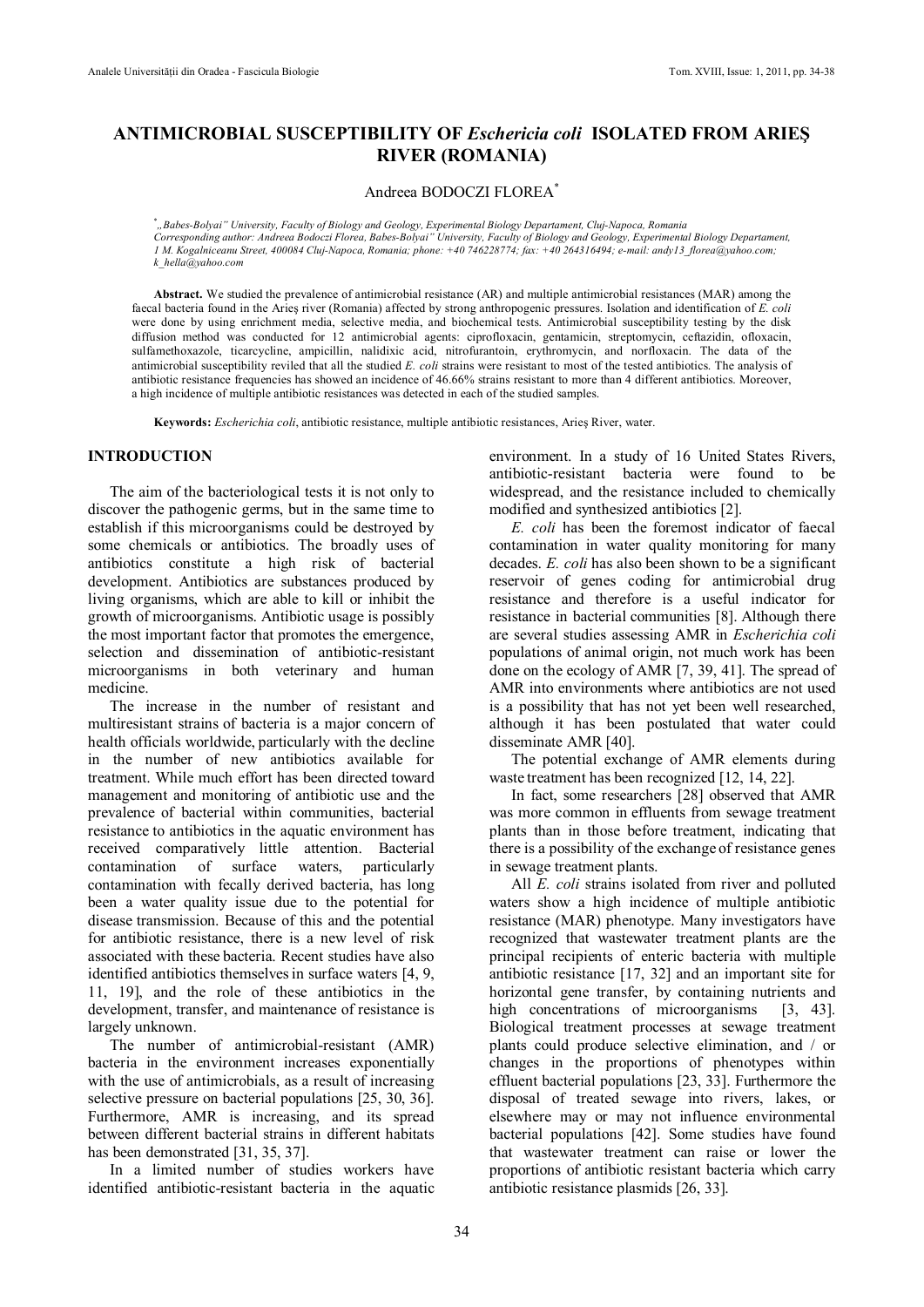The aim of our study was to realize a better understanding of mechanisms by which the pollution of the Arieş River affects the microbial populations and the antibiotic resistance profiles of *E. coli* isolates to complete the previously realized studies on this aquatic ecosystem [5, 6].

## **MATERIALS AND METHODS**

The survey was performed on the water of the river Arieş. Water samples were collected in summer of 2009 from five sampling sites along the river course (taking into consideration the main town that the river passing through - Abrud, Baia de Arieş, Sălciua, Turda and Luncani) in sterile 250 ml polypropylene bottles, according to STAS 3001-91 [34]. Samples were taken at 4 ºC until their arrival to laboratory.

This study was undertaken to determine the incidence and antibiotic resistant patterns of *E. coli* strains isolated from water samples through the membrane filtration method according to ISO 9308- 1:2004 [16. 37 isolates of *E. coli* were collected and tested against 12 commonly used antimicrobial agents.

*Isolation, identification and confirmation of E. coli isolates:* Standard methods were used for the enrichment, isolation, identification and biochemical confirmation (indole, methyl-red, Voges-Proskauer and Simmons citrate tests) of *E. coli* isolates [13]. Only the bacterial isolates that were confirmed to be *E. coli* based on the results of the biochemical tests were selected for antimicrobial agent sensitivity testing.

*Antibiotic susceptibility testing:* The antibiotic resistance was determined by a standard disc diffusion technique using Mueller-Hinton agar ([Difco\)](http://www.bd.com/ds/) according with the recommendations of National Commitee for Clinical Laboratory Standards ([NCCLS 2008\)](http://www.scielo.cl/scielo.php?pid=S0717-34582006000500008&script=sci_arttext#20#20) [24] including *Escherichia coli* ATCC 25922 as a control strain.

The antimicrobial drugs tested and their sensidisk concentrations were: ampicillin (AM), 10 µg; ophloxacin (Ofx) 5 µg; nalidixic acid (NA), 30 µg;

sulphametoxazol-trimethoprim (SXT), 25 µg; and ticarcycline (TIC) 75 µg; gentamicin (CN) 120 µg; erythromycin (E) 5  $\mu$ g; nitrofurantoin (F) 300  $\mu$ g; norfloxacin (NOR) 10 µg; streptomicin (STR) 10 µg; ciprofloxacin (CIP) 5  $\mu$ g and ceftazidin (CF) 30  $\mu$ g.

Within 15 min of the application of the discs, the plates were inverted and incubated at 37 °C. After 24 h of incubation, the plates were examined, and the diameters of the zones of complete inhibition to the nearest whole millimeter were measured. The zone diameter for individual antimicrobial agents was then translated into sensitive, intermediate and resistant categories.

These antimicrobial agents were chosen based on their importance in treating human or animal *E. coli* infections and their use as feed additives to promote growth in animals in agriculture, zootechny and aquaculture [1, 18, 21].

*Multiple Antibiotic Resistance (MAR) indexing:* The MAR index of profile was performed to evaluate the heath risk of the environments. Multiple antibiotic resistance index (MAR) (number of antibiotics to which test isolate displayed resistance divided by total number of antibiotic to which the test organism has been evaluated for sensitivity) for each test isolate was calculated as recommended by Krumperman (1983) [20].

#### **RESULTS**

The resulted obtained in this study for each tested antimicrobial agent, have been reported to NCCLS/CLSI standards (2008). According to this, the strains were classified as sensitive, intermediate or resistant based on the inhibition zone diameter. Patterns of antibiotic resistance were determined, reviewing the order of importance (as %) of each type of resistance for each sample evaluated. Results obtained in the case of the 12 tested antibiotics are represented in table 1.

**Tabel 1.** Antibiotic resistance of *E. coli* isolates profiles recovered from Arieş river water samples based on the diameter of inhibition reported to the NCCLS/CLSI standards (2008).

| <b>Antimicrobial agents</b> | <b>Disk contents</b> | Antimicrobial sensitivity |   |              |   |   |
|-----------------------------|----------------------|---------------------------|---|--------------|---|---|
|                             | $(\mu$ g)            |                           |   |              |   |   |
| Ticarcillin                 | 75                   | G                         | S |              | R | R |
| Ceftazidin                  | 30                   | R                         | R | c            | R | R |
| Gentamicin                  | 10                   | S                         | S | S            | S |   |
| Streptomicin                | 10                   | ົ                         | S | c            | S |   |
| Ophloxacin                  |                      | R                         | R | S            | R | R |
| Nitrofurantoin              | 300                  | S                         | R | $\mathbb{R}$ | R |   |
| Sulfamethoxazol             | 25                   | C                         | S | S            | S | R |
| Ampicillin                  | 10                   | R                         | S | R            | R | R |
| Norfloxacin                 | 10                   | ົ                         | S | S            | c |   |
| Nalidixic acid              | 30                   | S                         | R | S            | S | R |
| Ciprofloxacin               |                      | R                         | R | O            | R |   |
| Erythromycin                | ' 5                  | R                         | R | R            | R | R |

S = sensitive; I = intermediate; R = resistant; 1 – Abrud; 2 – Baia de Arieş; 3 – Sălciua; 4 – Turda; 5 – Luncani

Data obatined in this work suggest that 48.33% from the *E. coli* isolates recovered from Arieş river water samples were resistant to the 12 tested antibiotics, 50% of them were sensitive and 1.66%

have shown medium sensitivity to the tested antibiotics.

At a more accurately analysis, according with the class of antimicrobial agents can be observed that 60%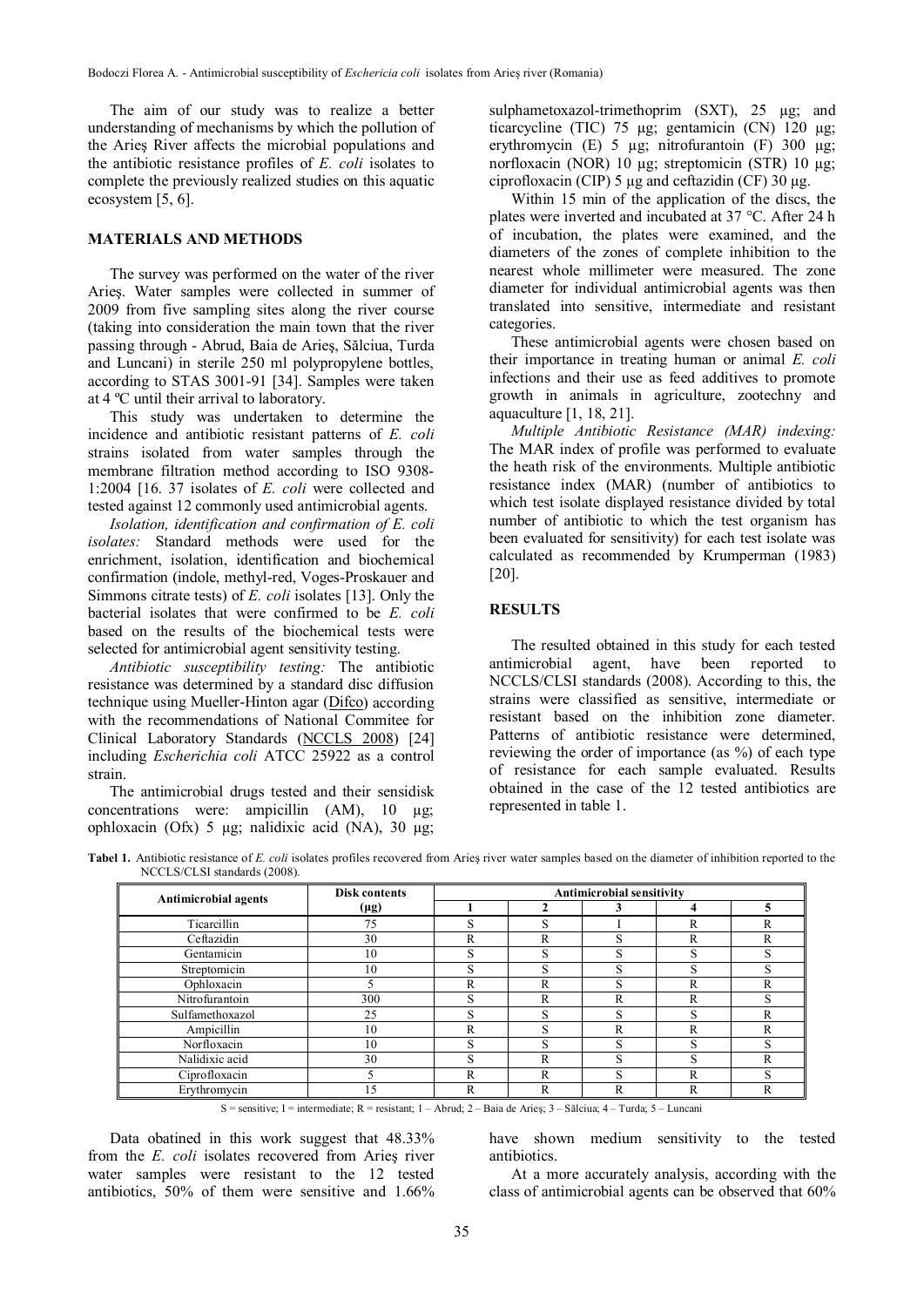from the tested strains were resistant to the antibiotics from the Penicillin group (ticarcylin and ampicillin), 30% were sensitive, and 10% of them were medium sensitive to the used antibiotics.

In what view the ceftazidin, majority of the tested strains have shown resistance to this antibiotic. In the same time, gentamycin, streptomycin and norfloxacin proved to be much more effective because they inhibit the microbial development of the isolated strains at the level of the each sampling point. Analyzing the effect of ophloxacin on the isolated strains it can be observed a decreased susceptibility of these strains, *E. coli* showing high resistance (80%) against this antibiotic. The bacterial sensitivity for this antibiotic has been observed in the case of the strains isolated from Sălciua sampling point, respectively a medium sensitivity in the case of the isolates that came from Turda sampling point. In what view the nitrafurantoin the isolated *E. coli* strains showed a high sensitivity in the case of the samples collected from at the level of the two tails of the river (Abrud and Luncani), meanwhile, in the case of the isolates collected from the river course have been registered a resistance to this antibiotic.

High sensitivity was detected in the case of sulphametoxazol; a bacterial resistance was observed only in the case of the isolates collected from Luncani sampling point. Regarding the resistance of the isolates to the ciprofloxacin and nalidixic acid it was observed a relatively high resistance without accentuated differences between the sensitive isolates (47.67%) and the resistant ones (52.33%). The less inhibitory effect was registered in the case of the erythromycin where each isolates showed resistance.

Following the microbial sensitivity of the isolates recovered from the downstream of the river Arieş was observed a high incidence of resistance of the studied *Escherichia coli* strains regarding the used antimicrobial agents, which can be explained as a result of urbanization. The increasing resistance and multiple resistances of the microbial strains in this area may be due to the inefficiency of the water treatment plant in this area, faecal residues and discharge resulted by the house-holding activities and hospital wastes, which are overflowed in the Arieş river through the effluents Racilor and Racoşa. More than 46.66% from the studied isolates highlighted resistance to more than 4 antibiotics.

### **DISCUSSIONS**

Our results have been compared with those from literature [10, 27, 29, 38] who report a high resistance of the studied *E. coli* strains to ampicillin and gentamicin (76%), and an 85% of to ceftazidin. The same authors report the resistance of the studied strains in the 99% to the tetracicline.

Also, this study wants to highlight the applicability of the multiple antibiotic resistance (MAR) with the aim to identify the origin of the faecal pollution, offering information about the source of water pollution, a very useful tool for water management.

An isolate with a value of  $MAR > 0.2$  it is considered as being part from an area with a high risk of contamination (e.g. animal farms, increased human population) where the antibiotics are frequently used.

A high incidence of *E. coli* strains with MAR, was observed in each of the studied samples. In Sălciua sampling point only 25% from the isolates present multiresistance to the tested antibiotics, the rest of the strains were resistant. In the case of the sampling points situated on the downstream of the river, 58.33% from the studied isolates shown multiresistance, meanwhile, the rest of 41.66% being sensible at least 4 antibiotics.

The obtained results in the case of the MAR are represented in table 2.

Based on the calculation of the MAR index it can be recorded in each sampling point the presence of a source of faecal pollution with a high risk of contamination where *E. coli* strains shows a high incidence of resistance and also, a multiple antibiotics resistance that highlighting the existence along the river course of some area where the antibiotics are largely used in the treatment of humans and domestic animals illnesses.

**Tabel 2.** The establishment of the sourse of the Arieş river water faecal pollution bazed on the MAR index calculation.

|                                                                           | <b>Sampling points</b> |      |                 |      |    |  |  |  |
|---------------------------------------------------------------------------|------------------------|------|-----------------|------|----|--|--|--|
| <b>MAR</b> value                                                          |                        |      |                 |      |    |  |  |  |
|                                                                           | 0.41                   | 0.50 | ሰ ጎ ደ<br>ن کے ر | 0.58 | 50 |  |  |  |
| .<br>_ _ _ _<br>.<br><b>Contract Contract Contract Contract</b><br>$\sim$ |                        |      |                 |      |    |  |  |  |

1 – Abrud; 2 – Baia de Arieş; 3 – Salciua; 4 – Turda; 5 – Luncani

Water pollution with such microbial strains with high incidence of antibiotic resistance as a result of overflowed waste waters, waters resulted from the treatment plants that function inadequately in this area, the practice of intensive grazing on the river bed and also, as a results of an abatoir function upstream of the Turda sampling point. The obtained results has been compared with those from the literature [15], and it can be observed a similarity with these, where the authors show a high incidence of multiple resistance of the *E. coli* isolates recovered from Bhavari river, where the

MAR indice shows that 95% of isolates was by human or bovine origin.

The data of the antimicrobial susceptibility reviled that all the studied *E. coli* strains were resistant to most of the tested antibiotics. Moreover, a high incidence of multiple antibiotic resistances was detected in each of the studied samples. The analysis of antibiotic resistance frequencies has showed an incidence of 46.66% strains resistant to more than 4 different antibiotics, demonstrating the existence of some area on the course of the river where antibiotics are broadly used in animals and humans for control of bacterial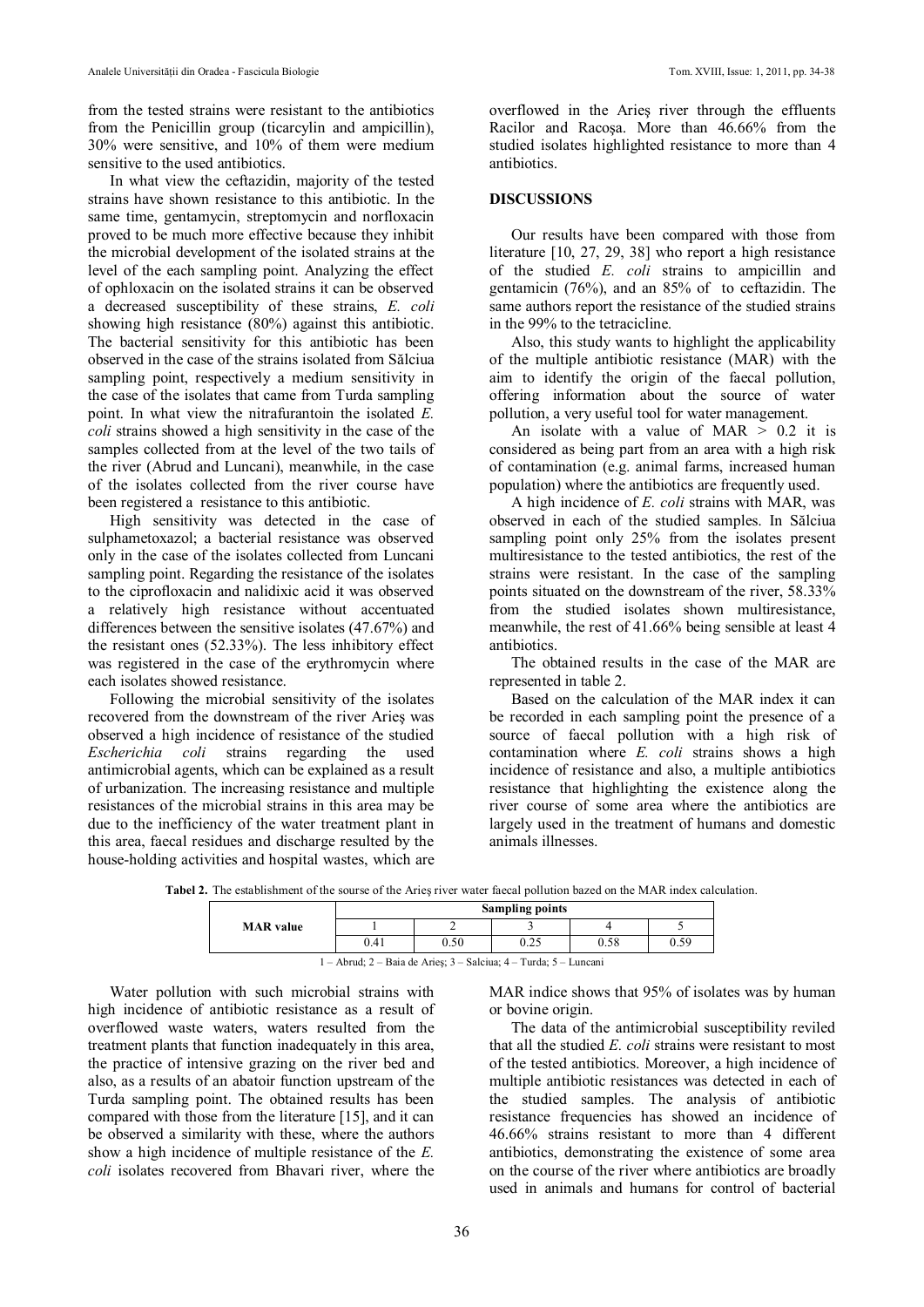infections and incorporated into commercial livestock for growth promotion.

## **REFERENCES**

- [1] Aarestrup, F.M., Wegener, H.C., (1999): The effects of antibiotic usage in food animals on the development of antimicrobial of importance for humans in Campylobacter and *Escherichia coli.* Microbes and infection/Institute Pasteur, 1(8): 639-644.
- [2] Ash, R.J., Mauck, B., Morgan, M., (2002): Antibiotic resistance of gram-negative bacteria in rivers, United States. Emerging Infectious Disease, 8: 713-716.
- [3] Barberio, C., Pagliai, L., Cavalieri, D., Fani, R., (2001): Biodiversity and horizontal gene transfer in culturable bacteria isolated from activated sludge enriched in nonylphenol ethoxylates, Researches Microbiology, 152(1): 105-112.
- [4] Batt, A.L., Bruce, I.B., Aga, D.S., (2006): Evaluating the vulnerability of surface waters to antibiotic contamination from varying wastewater treatment plant discharges. Environmental Pollution, 142: 295-302.
- [5] Bodoczi, A., (2009): Estimation data on the faecal pollution of Arieş River, Aquaculture, Aquarium, Conservation & Legislation, Bioflux, 2(3): 271-274.
- [6] Bodoczi, A., Carpa, R., (2010): The quantitative variation of some ecophysiological group of bacteria from Arieş river sediments affected by pollution, Carpathian Journal of Earth and Environmental Sciences, 5(2): 145-152.
- [7] Boerlin, P., Travis, R., Gyles, C.L., Reid-Smith, R., Lim, N.J.H., Nicholson, V., McEwen, S.A., Friendship, R., Archambault, M., (2005): Antimicrobial resistance and virulence genes of *Escherichia coli* isolates from swine in Ontario, Applied Environmental Microbiology, 71: 6753- 6761.
- [8] Bucknell, D.G., Gasser, R.B., Irving, A., Whithear, K., (1997): Antimicrobial resistance in *Salmonella* and *Escherichia coli* isolated from horses, Austrian Veterinary Journal, 75: 355-356.
- [9] Calamari, D., Zuccato, E., Castiglioni, S., Bagnati, R., Fanelli, R., (2003): Strategic survey of therapeutic drugs in the rivers Po and Lambro in northern Italy. Environmental Science & Technology, 37: 1241-1248.
- [10] [Cernat, R](http://www.ncbi.nlm.nih.gov/sites/entrez?Db=pubmed&Cmd=Search&Term=%22Cernat%20R%22%5BAuthor%5D&itool=EntrezSystem2.PEntrez.Pubmed.Pubmed_ResultsPanel.Pubmed_DiscoveryPanel.Pubmed_RVAbstractPlus)., Lază[r, V](http://www.ncbi.nlm.nih.gov/sites/entrez?Db=pubmed&Cmd=Search&Term=%22Laz%C4%83r%20V%22%5BAuthor%5D&itool=EntrezSystem2.PEntrez.Pubmed.Pubmed_ResultsPanel.Pubmed_DiscoveryPanel.Pubmed_RVAbstractPlus)., [Balotescu, C](http://www.ncbi.nlm.nih.gov/sites/entrez?Db=pubmed&Cmd=Search&Term=%22Balotescu%20C%22%5BAuthor%5D&itool=EntrezSystem2.PEntrez.Pubmed.Pubmed_ResultsPanel.Pubmed_DiscoveryPanel.Pubmed_RVAbstractPlus)., [Cotar, A](http://www.ncbi.nlm.nih.gov/sites/entrez?Db=pubmed&Cmd=Search&Term=%22Cotar%20A%22%5BAuthor%5D&itool=EntrezSystem2.PEntrez.Pubmed.Pubmed_ResultsPanel.Pubmed_DiscoveryPanel.Pubmed_RVAbstractPlus)., [Coipan,](http://www.ncbi.nlm.nih.gov/sites/entrez?Db=pubmed&Cmd=Search&Term=%22Coipan%20E%22%5BAuthor%5D&itool=EntrezSystem2.PEntrez.Pubmed.Pubmed_ResultsPanel.Pubmed_DiscoveryPanel.Pubmed_RVAbstractPlus) [E](http://www.ncbi.nlm.nih.gov/sites/entrez?Db=pubmed&Cmd=Search&Term=%22Coipan%20E%22%5BAuthor%5D&itool=EntrezSystem2.PEntrez.Pubmed.Pubmed_ResultsPanel.Pubmed_DiscoveryPanel.Pubmed_RVAbstractPlus)., [Cojocaru, C.](http://www.ncbi.nlm.nih.gov/sites/entrez?Db=pubmed&Cmd=Search&Term=%22Cojocaru%20C%22%5BAuthor%5D&itool=EntrezSystem2.PEntrez.Pubmed.Pubmed_ResultsPanel.Pubmed_DiscoveryPanel.Pubmed_RVAbstractPlus), (2002): Clonal analysis of some multiple antibiotic resistant *E. coli* strains isolated from river and polluted waters, Bacteriology, Virusology, Parazitology, Epidemiology, 47(3-4): 179-184.
- [11] Costanzo, S.D., Murby, J., Bates, J., (2005): Ecosystem response to antibiotics entering the aquatic environment, Marine Pollution Bulletin., 51: 218-223.
- [12] Díaz-Cruz, M.S., López de Alda, M.J., Barceló, D., (2003): Environmental behavior and analysis of veterinary and human drugs in soils, sediments and sludge, Trends Annals of Chemistry, 22: 340-351.
- [13] Dragan-Bularda, M., (2000): General Microbiology a laboratory manual, 3rd ed., University Press Cluj-Napoca, Romania. (in roumanian), pp. 100-106.
- [14] Duriez, P., Topp, E., (2007): Temporal dynamics and impact of manure storage on antibiotic resistance patterns and population structure of *Escherichia coli* isolates from a commercial swine farm, Applied Environmental
- Microbiology, 73 : 5486-5493.<br>1 Hatha, A.A.M., [15] Hatha, A.A.M., Gomathinayagam, P., Lakshmanaperumalsamy, P., (1993): Incidence of Multiple Antibiotic Resistant *E. coli* in the Bhavari River,

World Journal of Microbiology and Biotechnology, 9: 609-610.

- [16] ISO 9308-1, (2004): Regulation water quality-Detection and enumeration of *Escherichia coli* and *coliform* bacteria, Anon. 1987 Journal of Food Microbiology, (5): 291-296.
- [17] Iversen, A., Kűhn, I., Franklin, A., Mőllby R., (2002): High prevalence of vancomycin-resistant enterococci in Swedish sewage, Applied Environmental Microbiology, 68(6): 2838-2842.
- [18] Khachatourians, G.G., (1998): [Agricultural use of](http://www.biomedexperts.com/Abstract.bme/9835883/Agricultural_use_of_antibiotics_and_the_evolution_and_transfer_of_antibiotic-resistant_bacteria) [antibiotics and the evolution and transfer of antibiotic](http://www.biomedexperts.com/Abstract.bme/9835883/Agricultural_use_of_antibiotics_and_the_evolution_and_transfer_of_antibiotic-resistant_bacteria)[resistant bacteria,](http://www.biomedexperts.com/Abstract.bme/9835883/Agricultural_use_of_antibiotics_and_the_evolution_and_transfer_of_antibiotic-resistant_bacteria) Canadian Medical Association Journal, 159(9): 1129-1136.
- [19] Kolpin, D.W., Furlong, E.T., Meyer, M.T., Thurman, E.M., Zaugg, S.D., Barber, L.B., Buxton, H.T., (2002): Pharmaceuticals, hormones, and other organic wastewater contaminants in US streams, 1999-2000: a national reconnaissance. Environmental Sciences and Technology, 36: 1202-1211.
- [20] Krumperman, P.H., (1983): Multiple antibiotic resistances indexing of *Escherichia coli* to indentify highrisk sources of fecal contamination of foods. [Applied](http://aem.asm.org/) [Environmental Microbiol](http://aem.asm.org/)ogy, 46: 165-170.
- [21] Kruse, H., Sorum, H., (1994): Transfer of multiple drug resistance plasmids between bacteria of diverse origins in natural microenvironments, Applied Environmental Microbiology, 60(11): 4015-4021.
- [22] Lemunier, M., Francou, C., Rousseaux, S., Houot, S., Dantigny, P., Piveteau, P., Guzzo, J., (2005): Long-term survival of pathogenic and sanitation indicator bacteria in experimental biowaste composts, Applied Environmental Microbiology, 71: 5779-5786.
- [23] Mezroui, N., Baleux, B., (1994): Resistance patterns of *E. coli* strains isolated from domestic sewages before treatment in both aerobic lagoon and activated sludge, Water Researches, 28(11): 2399-2406.
- [24] NCCLS/CLSI, (2008): Performance standards for antimicrobial disk and dilution susceptibility tests for bacteria isolated from animals: approved standards, M2- A9, Tabel 2A. Wayne, PA., 27(1): 32-37.
- [25] Nel, H., M. van Vuuren, Swan, G.E., (2004): Towards the establishment and standardization of a veterinary antimicrobial surveillance and monitoring programme in South Africa, Onderstepoort Journal of Veterinary Research, 71: 239 - 246.
- [26] Ohlsen, K., Ternes, T., Werner, G., Wallner, U., Löffler, D., Ziebuhr, I., (2003): Impact of antibiotics on conjugational resistance gene transfer in *Staphylococcus aureus* in sewage, Environmental Microbiology*,* 5(8): 711-716.
- [27] Patoli, A.A., Patoli, B.B., Mehraj, V., (2010): High prelevance of multi-drug resistant *Escherichia coli* in drinking water samples from Hyderabad. Gomal Journal of Medical Sciences, 8(1): 23-26.
- [28] Potgieter, F.T., Stoltsz, W.H., (2004): Bovine anaplasmosis. pp. 594-616. In Coetzer, J.A.W., Tustin, R.C. (eds.): Infectious diseases of livestock, 2nd ed., vol. 1. Oxford University Press, Oxford, United Kingdom.
- [29] Reinthaler, F.F., Posch, J., Feierl, G., Wüst, G., Haas, D., Ruckenbauer, G., Mascher, F., Marth, E., (2003): Antibiotic resistance of *E. coli* in sewage and sludge. Water Research, [37\(8](http://www.sciencedirect.com/science?_ob=PublicationURL&_tockey=%23TOC%235831%232003%23999629991%23416201%23FLA%23&_cdi=5831&_pubType=J&view=c&_auth=y&_acct=C000050221&_version=1&_urlVersion=0&_userid=10&md5=c7cae2ceea127fce785632a320a957b7)): 1685-1690.
- [30] Samalla, K., Heuer, H., Götz, A., Niemeyer, D., Krögerrecklenfort, E., Tietze, E., (2000): Exogenous isolation of antibiotic resistance plasmids from piggery manure slurries reveals a high prevalence and diversity of